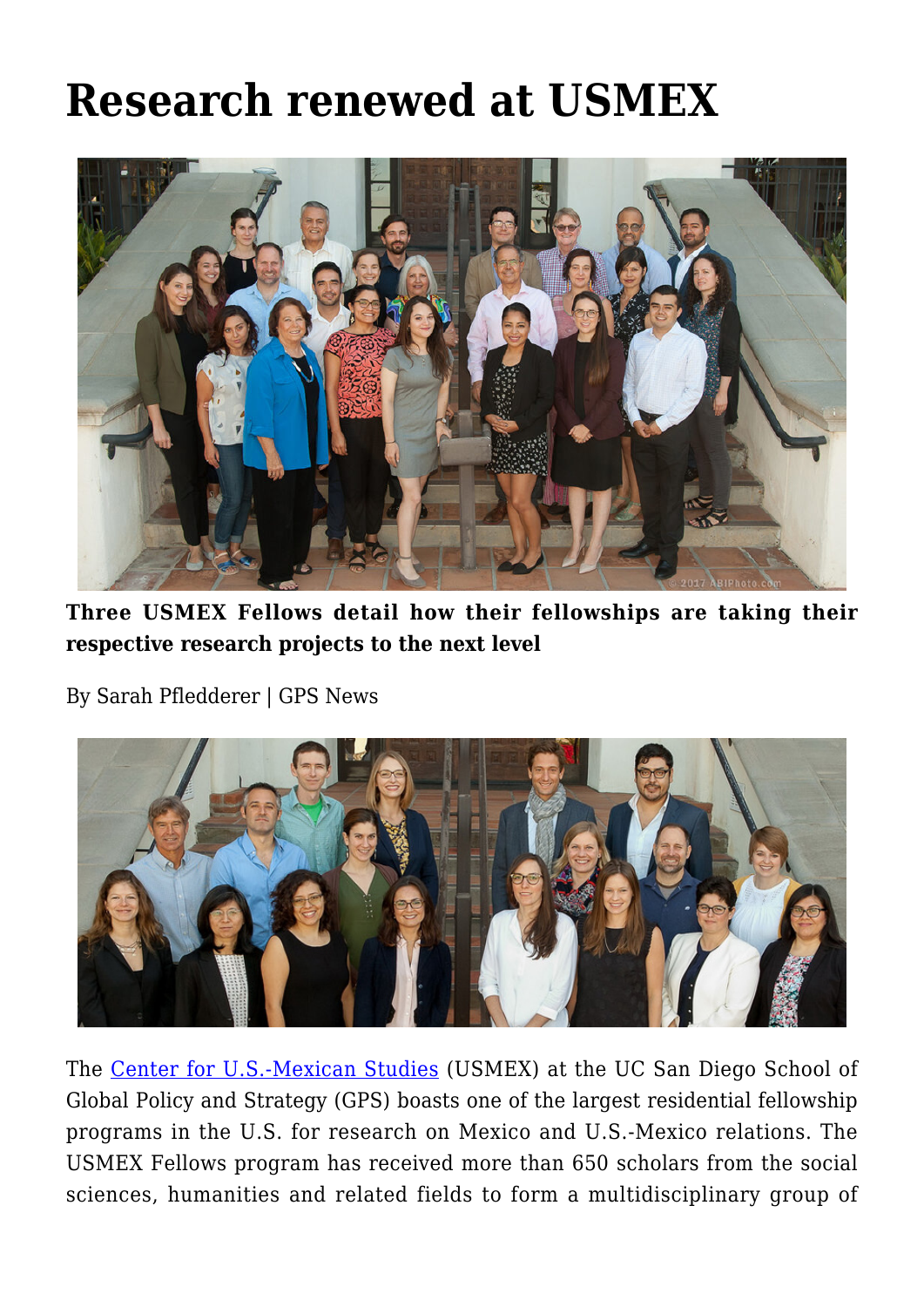researchers, 25 of whom comprise the [2016-17 cohort.](https://usmex.ucsd.edu/fellows/index.html)

Here, we asked three current fellows to put in black and white what led them to pursue a fellowship at the center and the ways in which their residency is rounding out their respective research projects.

## **Penning coexistences in the U.S.**



"As a journalist, USMEX has been my go-to place for resources. Now, it is the perfect place to end writing my book, 'Shadows at Dawn.'

The nonfiction book is about four friends—Mexican and Mexican Americans—who met on a wintry night in the unlikeliest of places, Philadelphia, and began an ongoing conversation about belonging and coexisting in the U.S. It explores questions such as how and where do we belong, and will our experience follow the pattern of other immigrant groups in the U.S.?

The book is a personal narrative, but you need to weave in important historical facts. These are what I'm finding at USMEX.

I'm surrounded by some of the top scholars in the country. It's also a lovely, tranquil place to write—the ocean view helps the inspiration. And it is in California, a state that's become a model of coexistence and assimilation. Plus, it is where I grew up, which is vital in the narrative. Also, I'm so close to Tijuana, the border, which makes it that much easier to keep on top of the dual narrative of the book.

While I've been in the program only a short while, it's been enough time to know the research I need is either a door away with other fellows or at my fingertips. I'm exploring the global community and quickly confirming why I wanted to be here—for the top experts, including those in my cohort. I'm fascinated by their work, which has opened my eyes to so many other issues such as urban planning, braceros, diets in Latin America or the U.S.-Mexico border. Honestly, I feel like a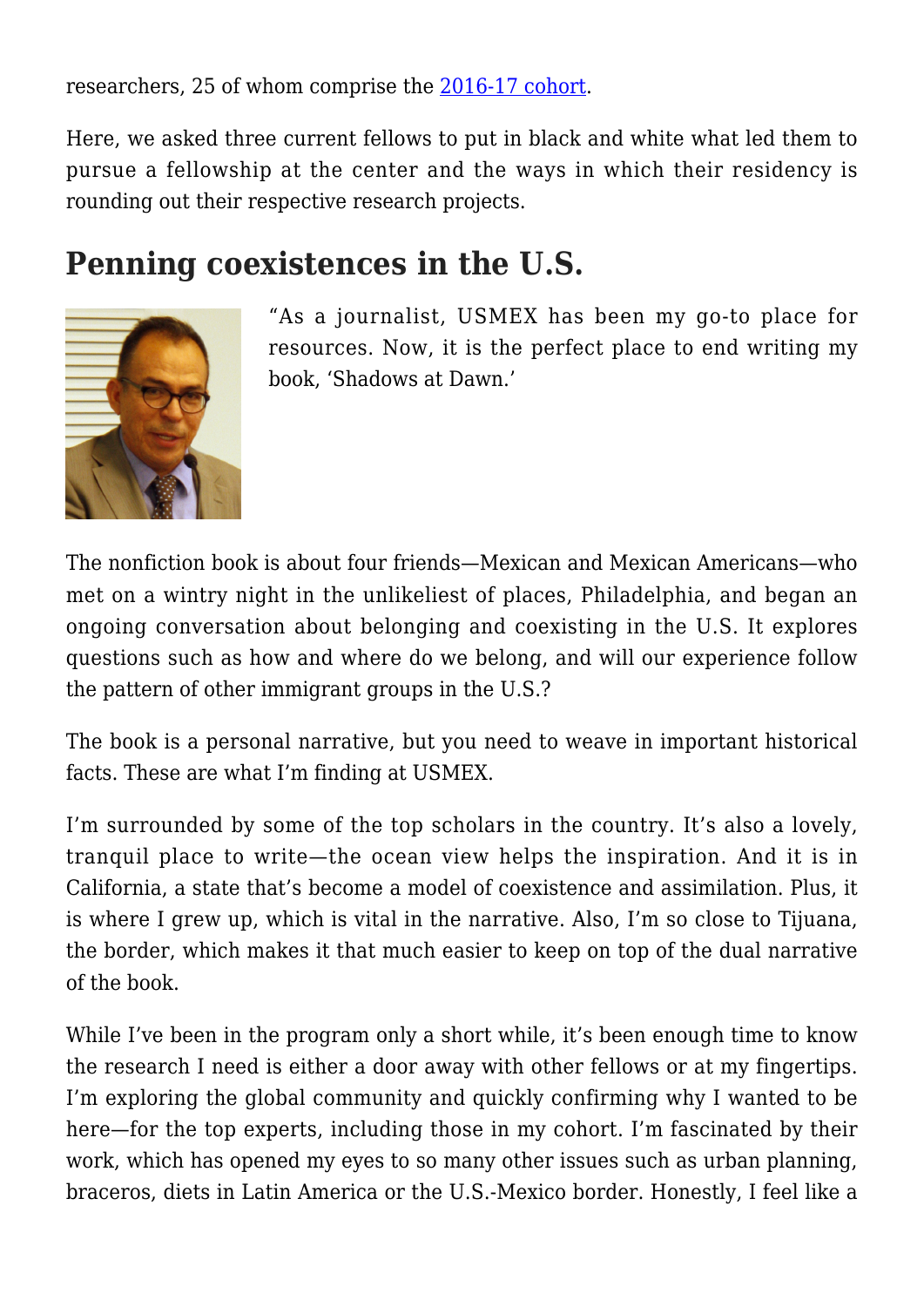kid inside a candy store."**—[Alfredo Corchado,](https://usmex.ucsd.edu/fellows/corchado.html) Mexico bureau chief, Dallas Morning News**

## **Take 2: Traversing variations in state capacity**



"This is my second residency at USMEX. I had been a visiting fellow in 2010, right after I submitted my dissertation, which analyzed how decentralization influences the way political parties and party systems are organized.

It was then that I was introduced to geographic information systems (GIS) and spatial analysis, which brought with it a new way of understanding how political processes unfold across space. It was extremely influential for how my research has developed ever since.

In my current research, funded by a Marie Curie Fellowship from the European Union, I seek to understand why states invest more in building institutions and capacity in some parts of the country than in others. This stems from my dissertation fieldwork, when I collected data from subnational agencies across Mexico and became struck by the geographical variation in the quality of the data. Ultimately, I realized that this patchwork of quality in record keeping reflects broader territorial differences in state institutions. It motivated me to investigate why states invest more in building effective institutions in some parts of a country than in others.

The biggest challenge has been to narrow down the scope of my project and to decide which amount of data I can reasonably collect and analyze. Being at USMEX and away from my home institution is a real privilege. It enables me to focus on my research much more effectively than I would be able to otherwise.

Moreover, USMEX has been at the forefront of developing GIS-based datasets of public good provision. By coming back here, I hope to benefit from this institutional knowledge—such as in USMEX's health atlas, containing data about trends in public health in Mexico."**—[Imke Harbers](https://usmex.ucsd.edu/fellows/harbers.html), professor of political science, University of Amsterdam**